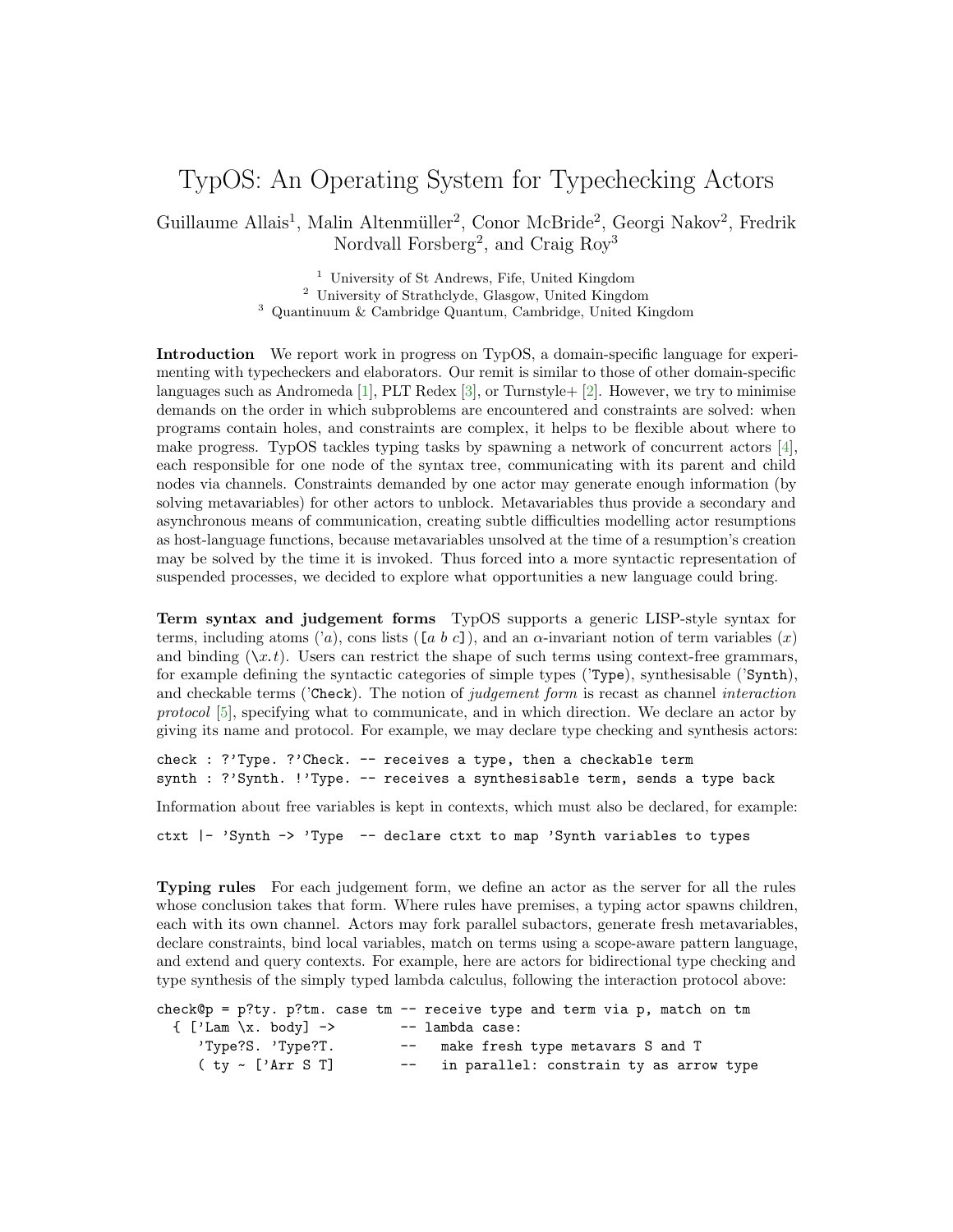```
|\ \ranglex. - and bring fresh x into scope
     ctxt \{ x \rightarrow S \}. -- then extend ctxt to map x to S
     check@q. q!T. q!body.) -- then spawn child on channel q to check body
 ; ['Emb e] -> -- embedded synthesisable term e:
    synth@q. q!e. q?S. -- spawn child to synthesise type S for e
    S - ty } --- constrain S as ty
synth@p = p?tm. if tm in ctxt -- receive term tm via p, query ctxt for tm
 { S -> p!S. } -- if tm is a variable in ctxt, send its type
 else case tm -- otherwise match on tm
 { ['Ann t T] -> -- type annotated term case: in parallel
    ( type@q. q!T. -- spawn child to validate type T
    | check@r. r!T. r!t. -- spawn child to check t has type T
    | p!T. ) -- send type T
 ; ['App f s] -> -- application case:
    'Type?S. 'Type?T. -- make fresh type metavars S and T
    ( synth@q. q!f. q?F. -- spawn child to synthesise a type F for f
     F \sim ['Arr S T] -- constrain F as arrow type
    | check@r. r!S. r!s. -- spawn child to check argument
    | p!T. ) } -- send the target type back
```
Schematic variables and scope management The notion of *schematic variable* in a typing rule is recast as the ordinary notion of program variable (e.g. ty, tm, S, T above) within an actor. We are careful to distinguish these 'actor variables' from both 'term variables' of the syntax being manipulated (e.g. x), and 'channel variables' (e.g.  $\mathfrak{p}$ , q,  $\mathfrak{r}$ ). Schematic variables in typing rules are usually thought of as implicitly universally quantified: by contrast, each of our actor variables has one explicit binding site in an actor process, either at an input action, or in a pattern-match. As in Delphin [\[8\]](#page-2-5), the term variables in scope at each point in an actor are determined by explicit binding constructs. The scope for the signals on a channel is bounded by the scope at its creation, ensuring that parents never encounter variables bound locally by their children. Internally, we use a precisely scoped co-deBruijn representation of terms [\[7\]](#page-2-6).

Metavariables and constraints The actor model principle of sharing by message not memory lets us guarantee that each actor has direct knowledge of only those term variables it has bound itself. Actors cannot learn the names of any term variables free when they were spawned, and are thus less likely to violate stability under substitution. Nonetheless, we do support the one form of memory that distributed concurrent processes may safely share [\[6\]](#page-2-7): the metavariables actors create and share mutate monotonically only by becoming more defined. Actors cannot detect that a metavariable is unsolved, but block when matching strictly on one. Decisions already taken on the basis of less information need never be retracted when more arrives.

Executing actors In the future, we will implement a concurrent runtime, but for the moment, we use a stack-based virtual machine. Each actor runs until it blocks, then the machine refocuses on the next place progress can be made, until execution stabilises. The derivation thus constructed can readily be extracted from the final configuration of the stack.

Try it yourself TypOS is available at <https://github.com/msp-strath/TypOS>, together with more examples of actors.